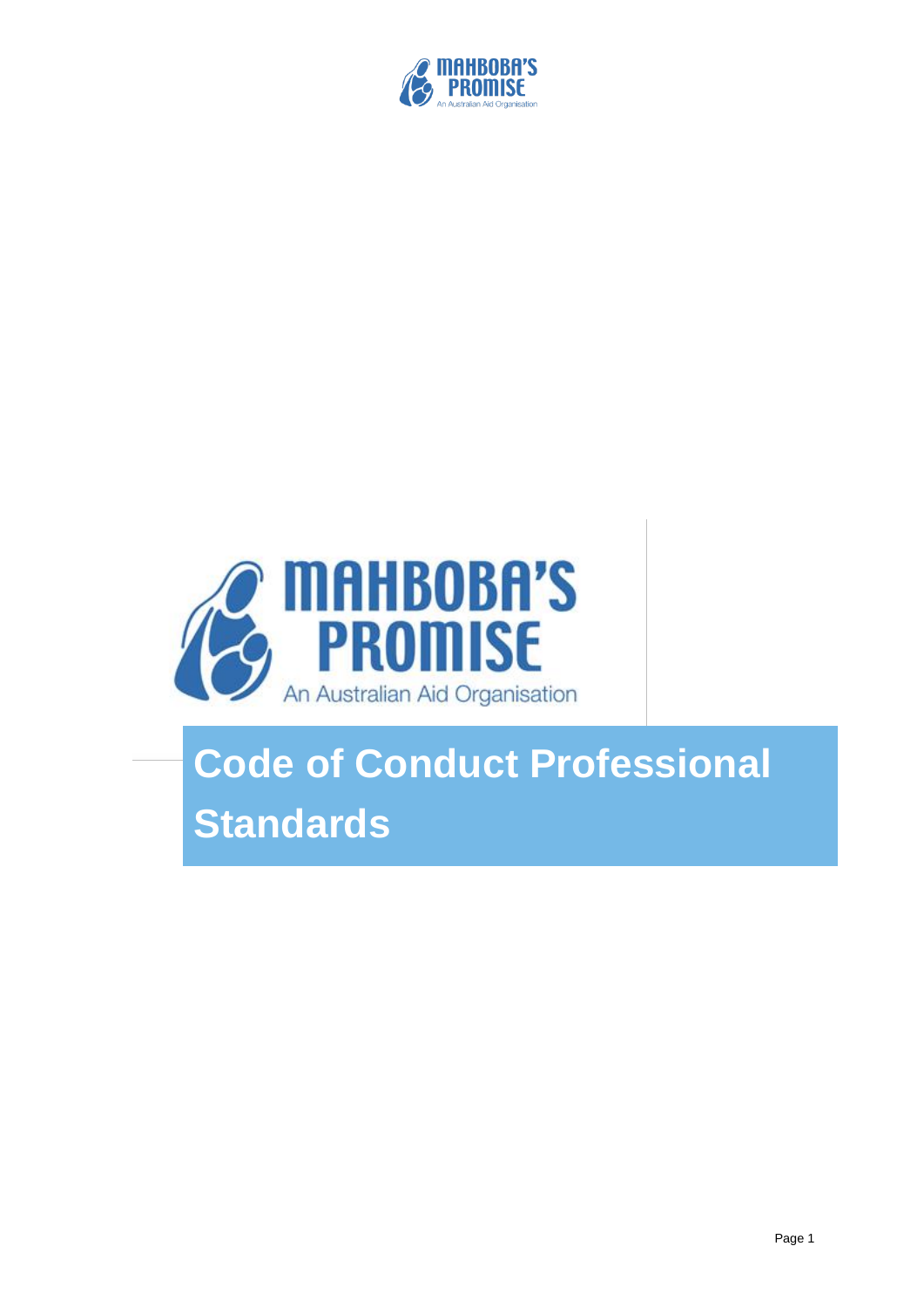

## **Table of Contents**

| 1. |                                                              | <b>Values and application</b>                                | 3              |
|----|--------------------------------------------------------------|--------------------------------------------------------------|----------------|
|    | 1.1                                                          | Values                                                       | $\mathfrak{Z}$ |
|    | 1.2                                                          | Who does the Code apply to?                                  | $\mathfrak{Z}$ |
|    | 1.3                                                          | Familiarisation with the Code                                | 3              |
| 2. | <b>Professional conduct</b>                                  |                                                              |                |
|    | 2.1                                                          | <b>Duties</b>                                                | $\overline{4}$ |
|    | 2.2                                                          | Avoiding conflicts of interest                               | $\overline{4}$ |
|    | 2.3                                                          | Appropriate use of position                                  | 5              |
|    | 2.4                                                          | Fair dealings with third parties                             | 5              |
|    | 2.5                                                          | Involvement in other employment or business                  | $\sqrt{5}$     |
|    | 2.6                                                          | Use of social media                                          | 5              |
| 3. | <b>Personal conduct</b>                                      |                                                              |                |
|    | 3.1                                                          | Professionalism                                              | 6              |
|    | 3.2                                                          | Respect and courtesy                                         | 6              |
|    | 3.3                                                          | Working effectively with others                              | 6              |
|    | 3.4                                                          | Avoiding discrimination, bullying and harassment             | 7              |
|    | 3.5                                                          | Obscene or abusive language, materials or messages           | 7              |
|    | 3.6                                                          | Safe work environment                                        | 8              |
|    | 3.7                                                          | Drugs and alcohol                                            | 8              |
| 4. | <b>Mahboba's Promise property, information and resources</b> |                                                              |                |
|    | 4.1                                                          | Mahboba's Promise property, information and resources        | 9              |
|    | 4.2                                                          | Confidential, sensitive, privileged or protected information | 9              |
|    | 4.3                                                          | Intellectual property                                        | 10             |
| 5. | <b>Breaches of the Code of Conduct</b>                       |                                                              |                |
|    | 5.1                                                          | Obligation to report breaches                                | 11             |
|    | 5.2                                                          | Consequences of breach                                       | 11             |
|    | 5.3                                                          | Investigation of complaints or breaches                      | 11             |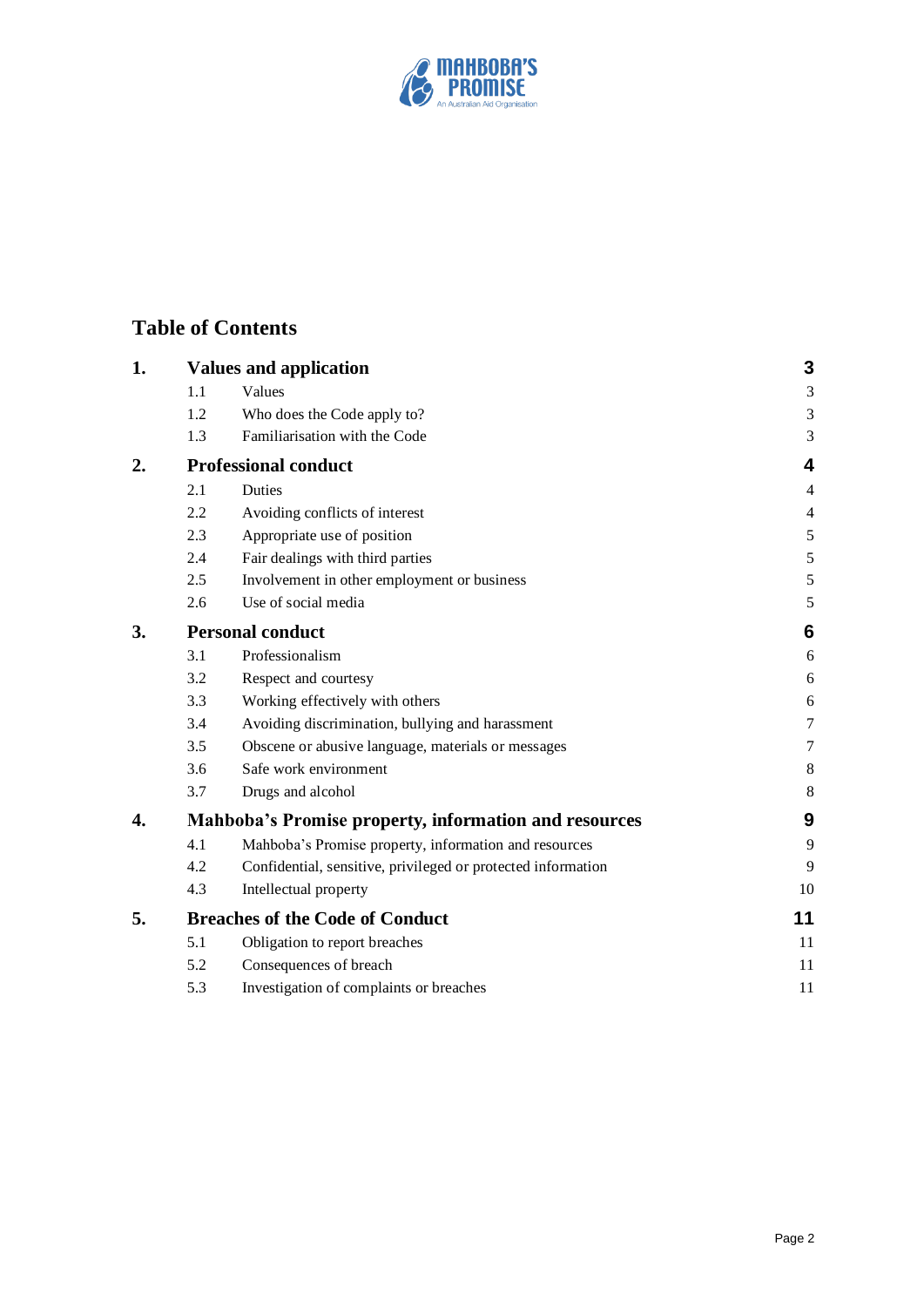

*You, and others who are involved in the activities of Mahboba's Promise, have a critical role to play in achieving these objectives. You have a responsibility to conduct yourself with a high degree of integrity, to strive for excellence in the work you perform and the outcomes you achieve, and to promote Mahboba's Promise's values.*

*The purpose of this Code is to set out Mahboba's Promise requirements of its employees and others who are involved in its activities.*

## **1. Values and application**

#### **1.1 Values**

This Code sets out Mahboba's Promise's requirements for all staff, volunteers and contractors. These requirements focus on a wide range of matters.

All of the requirements of the Code result from applying Mahboba's Promise's values to situations that may arise in your work or the activities of Mahboba's Promise.

#### **1.2 Who does the Code apply to?**

This Code applies to you if you:

- are an employee of Mahboba's Promise; or
- occupy a position (whether as a volunteer, contractor, consultant or otherwise) within the organisational structure of Mahboba's Promise; or
- are a contractor, consultant or visitor to Mahboba's Promise and we have informed you that you are required to comply with some or all of the Code.

#### **1.3 Familiarisation with the Code**

This Code may change as Mahboba's Promise's practices and activities undergo changes. You are required to review and familiarise yourself with the requirements of the Code, as updated from time to time.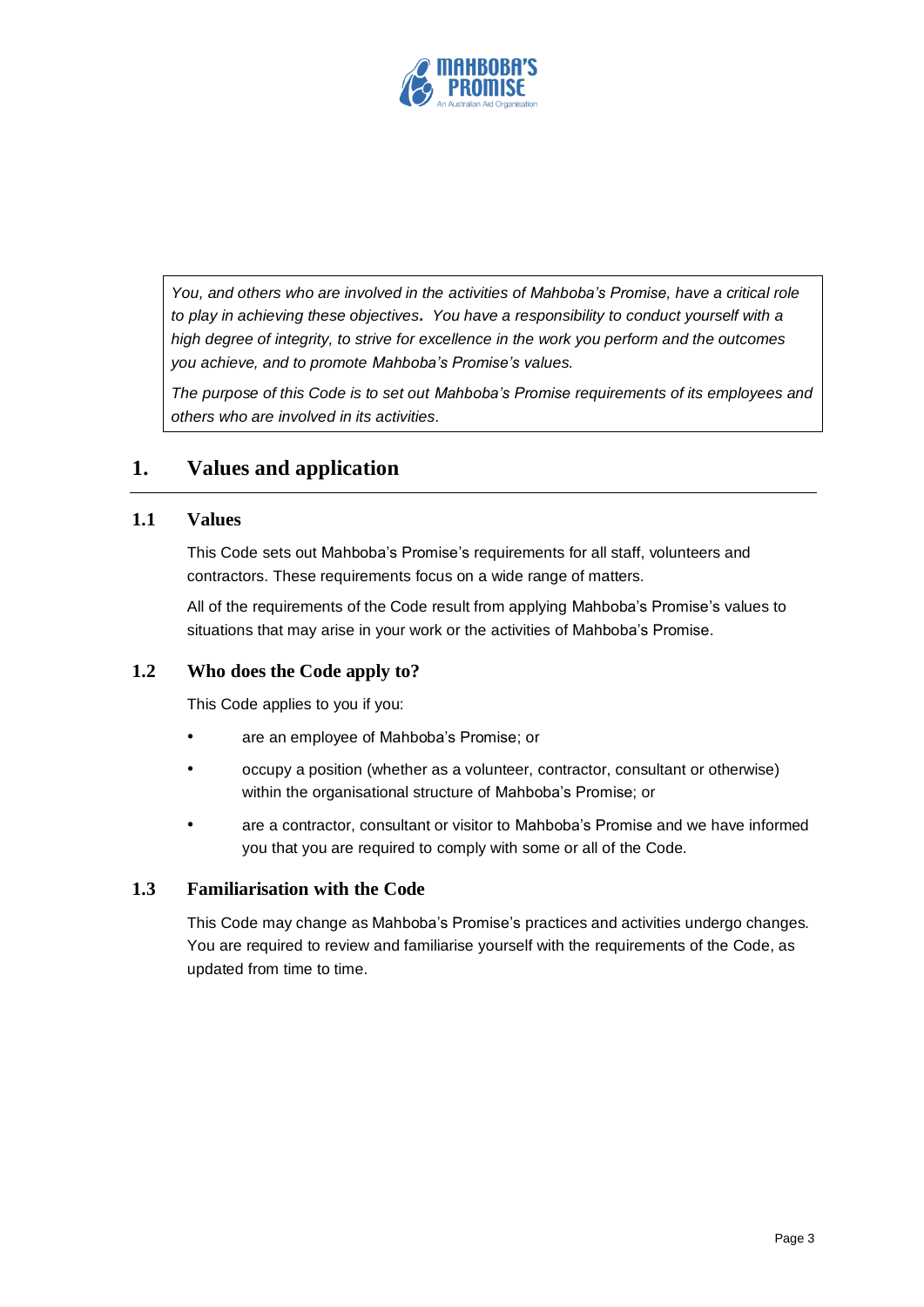

## **2. Professional conduct**

*You are a representative of Mahboba's Promise's, and the way you perform your work reflects on Mahboba's Promise. It is essential that you perform your work professionally, to a high standard, with integrity, and to the highest ethical standards.*

#### **2.1 Duties**

You have a range of duties to Mahboba's Promise. Some of the more important general duties are:

- to conduct yourself honestly in all dealings you have in the course of your work for Mahboba's Promise both within and outside of Mahboba's Promise;
- to perform your role to the best of your ability;
- to exercise your powers and discharge your duties with care and diligence, in good faith, in the best interests of Mahboba's Promise and for a proper purpose;
- not to use your position to gain an advantage for yourself or someone else, or to cause detriment to Mahboba's Promise or another person;
- not to use any information obtained by you in the course of your work with Mahboba's Promise to gain an advantage for yourself or someone else, or to cause detriment to Mahboba's Promise or another person; and
- to comply with laws that apply to you and Mahboba's Promise as well as the policies and lawful directions of Mahboba's Promise.

#### **2.2 Avoiding conflicts of interest**

On occasion, a conflict can arise between your personal interests and your duties to Mahboba's Promise. These include situations where:

- you may have an interest in a transaction with Mahboba's Promise;
- you have a personal or financial relationship with someone who is dealing with Mahboba's Promise.

You are required to recognise and properly manage situations which involve or may appear likely to involve a conflict between your interests and your duties to the Organisation. If there is a reasonable basis to believe that a conflict of interest exists or is likely to arise, you are required to contact the management team.

See also Conflict of Interest Policy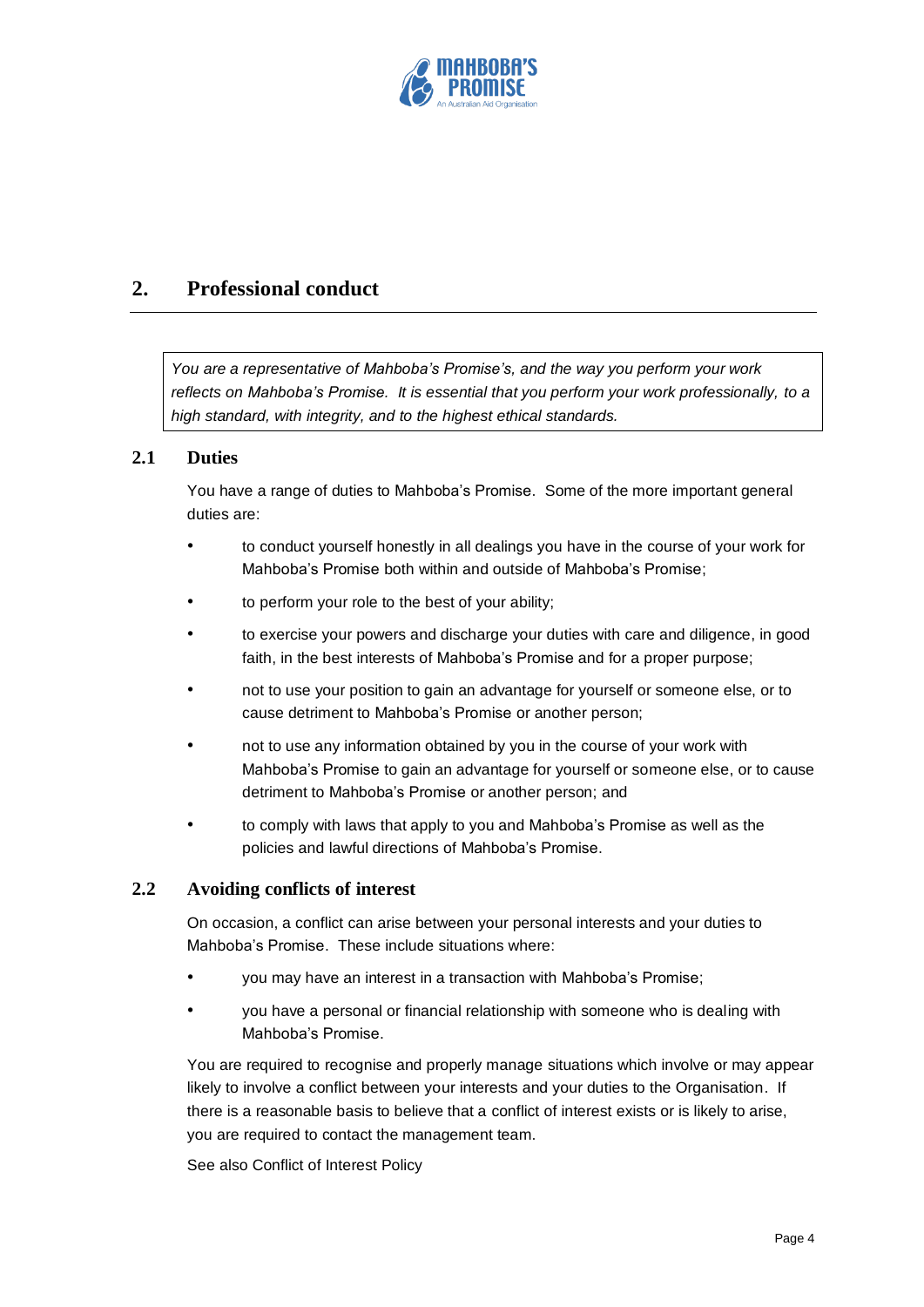

#### **2.3 Appropriate use of position**

You must always use your position in good faith and in the interests of Mahboba's Promise. You must conduct yourself in a manner that does not bring you or Mahboba's Promise into disrepute.

You must always exercise your powers and discharge your duties:

- in good faith in the best interests of Mahboba's Promise, and for a proper purpose;
- with care and diligence. This means that when you make a judgment:
	- the judgment is made in good faith and for a proper purpose;
	- you are reasonably informed about the subject matter of the judgment;
	- you believe on a rational basis that the judgment is in the best interests of Mahboba's Promise; and
	- neither you, your friends or relatives have a material interest in the judgment.

#### **2.4 Fair dealings with third parties**

You must act honestly and fairly in all your dealings for and on behalf of Mahboba's Promise. Any actual or perceived conflicts of interest should be disclosed to management team.

#### **2.5 Involvement in other employment or business**

You are required not to engage in other employment or business activities (including paid or unpaid activities) which are offered to you as a result of your position in Mahboba's Promise, or which may create a conflict of interests or otherwise impact on your obligations to Mahboba's Promise.

It is often difficult to anticipate whether an external role or business activity might conflict with your duties to Mahboba's Promise. Accordingly, you should inform management team of any other employment or external business activity you are considering accepting before undertaking that employment or other activity.

### **2.6 Use of social media**

Comments about your colleagues, the person you report to, your experiences at work and your views about your work have the potential to adversely affect your reputation as well as the reputation of others and Mahboba's Promise. When using social media, you must ensure that your communications do not lead to any unauthorised disclosure of Mahboba's Promise's operations or views.

See also Mahboba's Promise's IT, Internet, Email & Social Media Policy.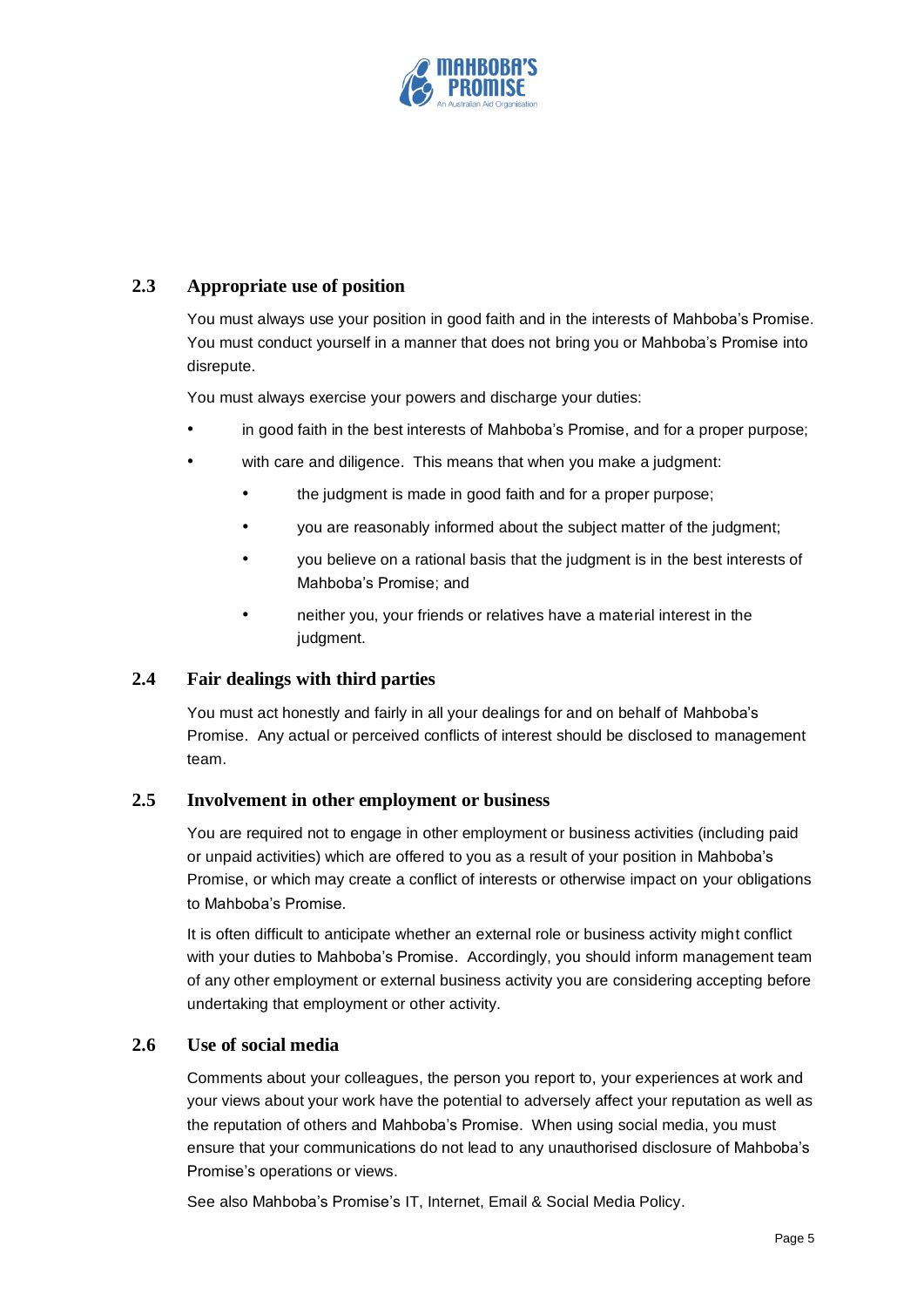

## **3. Personal conduct**

*In the course of your work with Mahboba's Promise, you are required to conduct yourself with a high degree of professionalism, and with respect and courtesy for the people you deal with.* 

#### **3.1 Professionalism**

In all of the work you perform (including working alone or with others in a team), you are required to utilise and demonstrate the skills, competence and professionalism reasonably expected of a person in your role. This includes:

- the skills you utilise and demonstrate in your work:
- the outcomes you achieve in your areas of responsibility; and
- the relationships you establish and maintain within Mahboba's Promise and with others you deal with in the course of your work for Mahboba's Promise.

#### **3.2 Respect and courtesy**

You are required to treat everyone you deal with in the course of your work for Mahboba's Promise with respect and courtesy. The specifics of this requirement may vary from one situation to another, but generally this will involve:

- acting with care and consideration for the feelings, situation and circumstances of others;
- politeness in your dealings with others; and
- avoiding any unnecessarily harsh, antagonistic or aggressive approach with others.

#### **3.3 Working effectively with others**

All of us will from time to time (and sometimes regularly) have to work in teams, work with people from other parts of Mahboba's Promise, and work with people outside of Mahboba's Promise. You must approach your work with others co-operatively, sharing information and guidance as appropriate, respect the role and contribution of others, and ensure that the people you are working with are properly included in joint work activities.

You must continue to demonstrate high levels of personal performance and efficiencies whether you are working in a team or individually.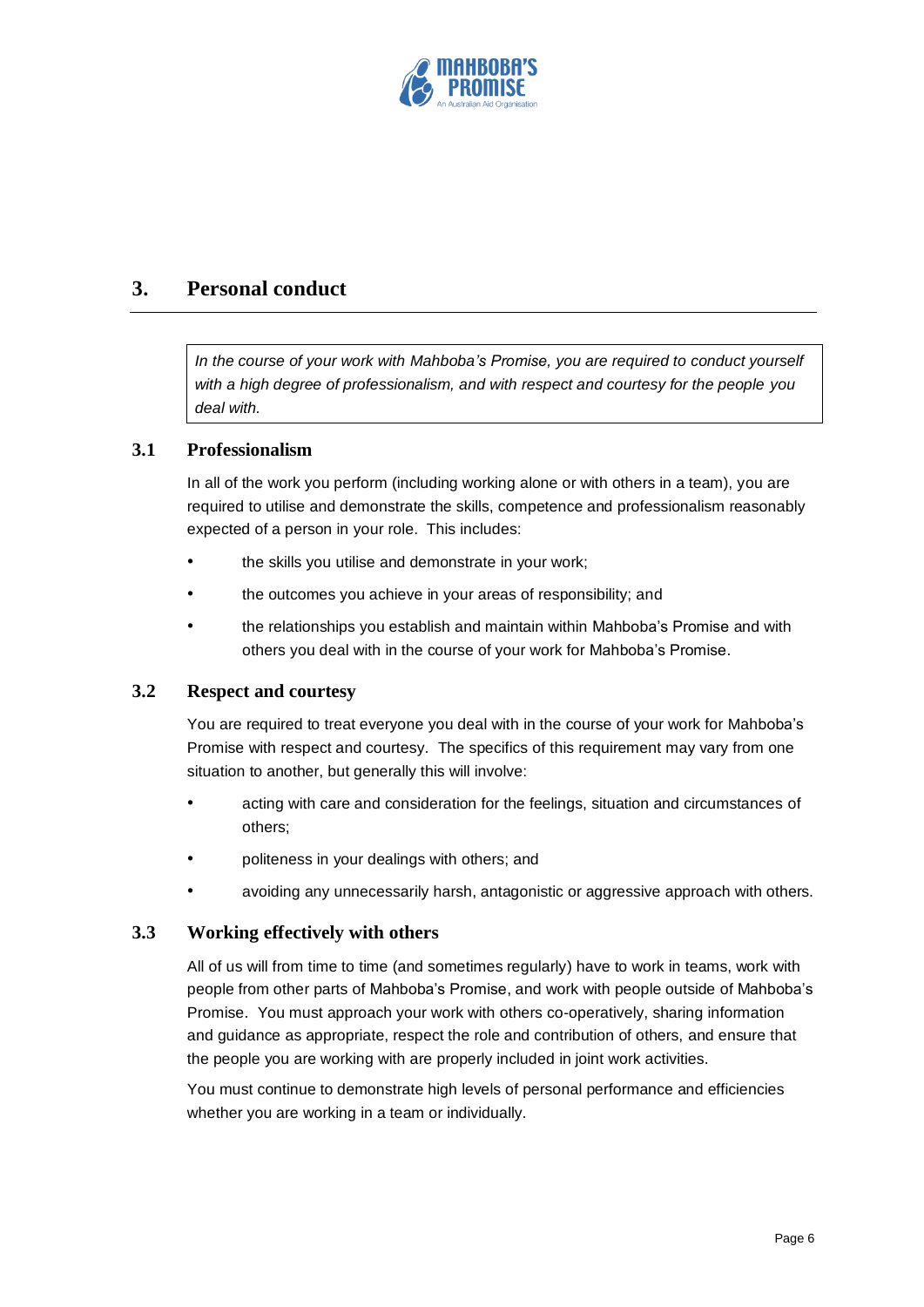

#### **3.4 Avoiding discrimination, bullying and harassment**

You have a right and a responsibility to take reasonable steps to ensure that your work environment and relationships with others in Mahboba's Promise are free from unlawful discrimination, bullying and harassment.

Unlawful discrimination involves making decisions on the basis of irrelevant and unfair attributes such as a person's age, gender, disability, race, religion, sexuality or ethnic background. It includes establishing conditions which are more difficult for someone with the relevant attribute to satisfy than someone without that attribute.

Bullying and harassment involves repeated or isolated instances of unreasonable and unwelcome conduct that has the effect of intimidating, offending or humiliating the person to whom the conduct is directed.

If you are the victim of this sort of conduct, you are encouraged to bring it to the attention of management team as soon as practicable. If you witness this conduct being directed to someone else, you are required to bring this to the attention of management team as soon as practicable.

See also:

- Equal Employment Opportunity and Anti Bullying Policy
- Family Career and Leave Provisions Policy
- Professional Development Policy
- Grievance Complaints Policy

#### **3.5 Obscene or abusive language, materials or messages**

Obscene or abusive language, materials or messages are not acceptable in the workplace. This includes material that includes:

- harsh or inappropriate language;
- pornographic or degrading images;
- violent or threatening images;
- racially offensive or sexist images or materials.

You must not use language or materials of this kind or encourage or be involved with any other person in any form of communication which contains this sort of material. If you receive a communication containing this sort of material, you must immediately inform your management team.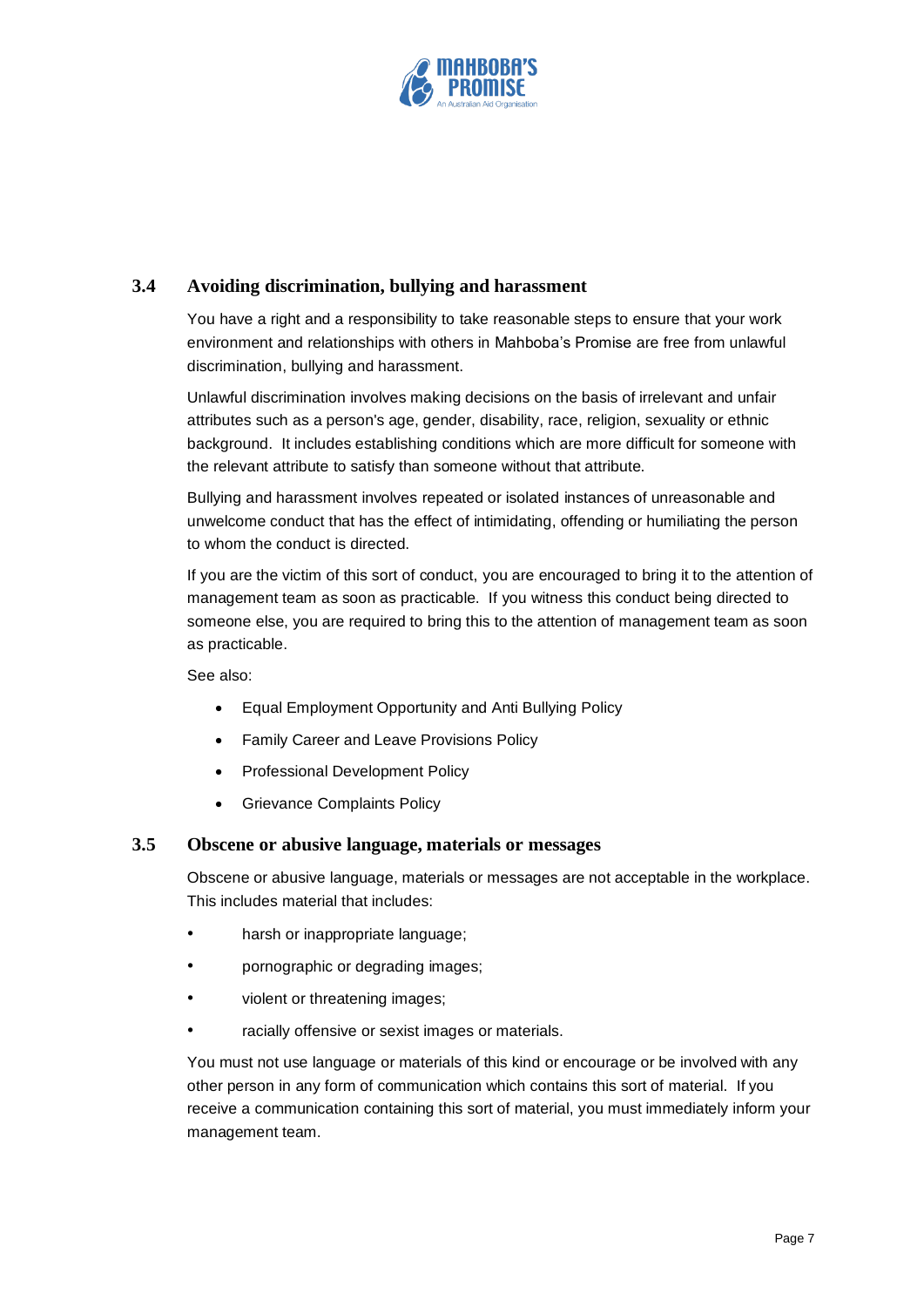

#### **3.6 Safe work environment**

Mahboba's Promise has an obligation to ensure, so far as is reasonably practicable, the physical and mental health and safety of people who are working in its business while they are at work.

Similarly, you have an obligation to:

- take reasonable care for your own physical and mental health and safety;
- take reasonable care that your acts or omissions do not adversely affect the health and safety of other persons;
- comply, so far as you are reasonably able, with any reasonable instruction that is given by Mahboba's Promise; and
- co-operate with any reasonable policy or procedure of Mahboba's Promise relating to health or safety at the workplace that has been notified to you.

#### See also

- Mahboba's Promise's Occupational Health and Safety Policy.
- First Aid Policy
- First Aid Policy Legislative Requirements

#### **3.7 Drugs and alcohol**

You must not attend at work affected by alcohol or drugs, other than prescription or overthe counter medication. However, if you take prescription or over-the-counter medication that may impact on your ability to perform your work, you must discuss this with management team.

You must not consume drugs (other than prescription or over-the-counter medication) at work, and must not consume alcohol at work other than at functions arranged or sponsored by Mahboba's Promise at which reasonable alcohol consumption is permitted.

See also:

- Mahboba's Promise's Alcohol and Drugs Policy
- Mahboba's Promise Smoking Policy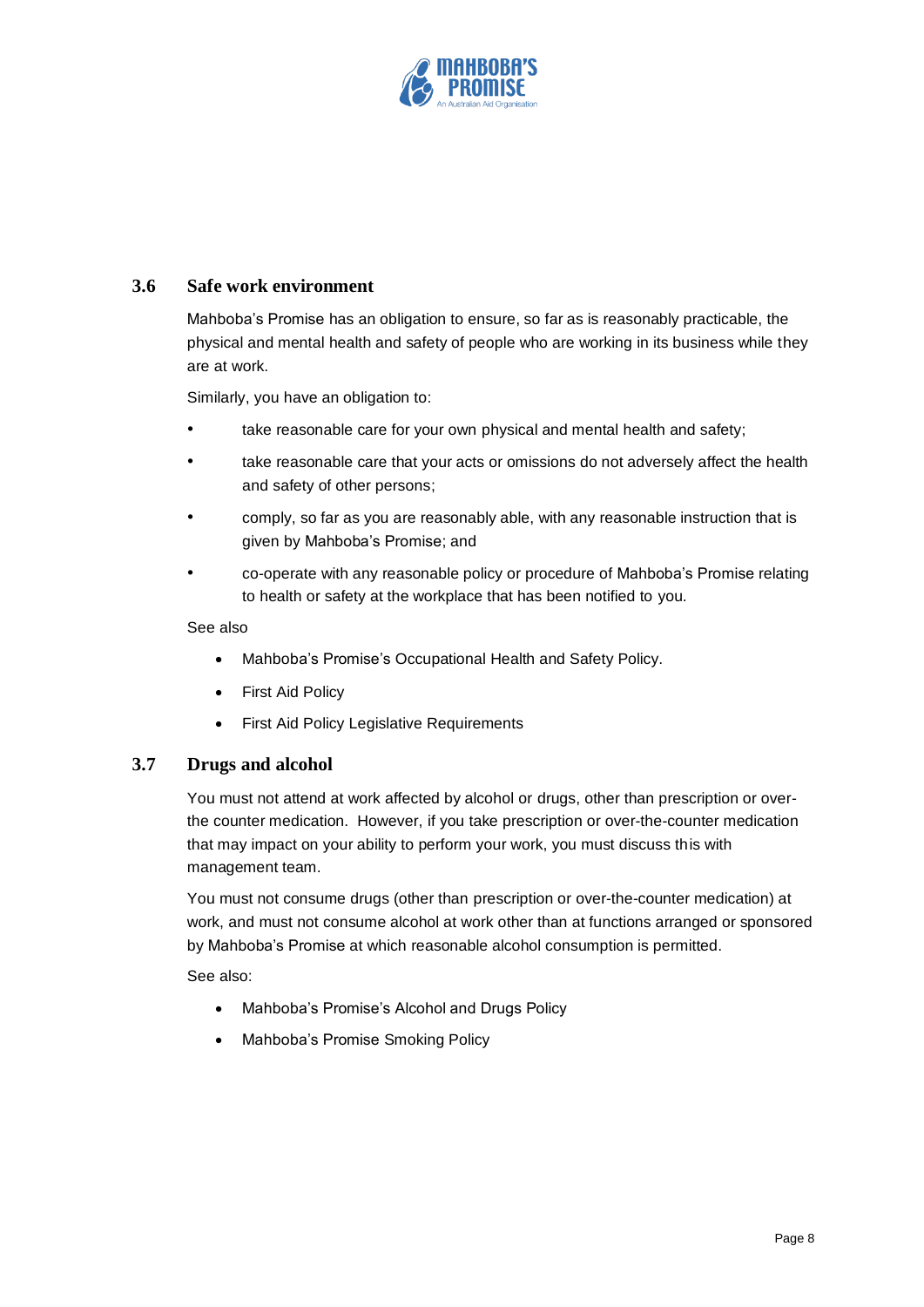

## **4. Mahboba's Promise property, information and resources**

*Mahboba's Promise has sensitive and confidential information and property which you will have access to. You are required to use it appropriately and protect it.* 

#### **4.1 Mahboba's Promise property, information and resources**

Mahboba's Promise's assets, equipment, systems, facilities and services are provided for business purposes. You must not use them inappropriately.

Examples of inappropriate use are:

- excessive use of Mahboba's Promise's phones, electronic mail or fax systems for personal use;
- using Mahboba's Promise's letterhead for personal correspondence;
- sending a personal email using Mahboba's Promise's email system in your professional capacity as a representative of Mahboba's Promise (and not in your personal capacity); or
- using Mahboba's Promise's resources for activities that are prohibited under this Code or any other policy of Mahboba's Promise.

In using Mahboba's Promise's property, equipment, systems, facilities and services, you must familiarise yourself with its:

- Intellectual Property, Security and Resources Policy; and
- IT, Internet, Email & Social Media Policy.

#### **4.2 Confidential, sensitive, privileged or protected information**

In the course of your employment with Mahboba's Promise, you may have access to information which is:

- confidential, that is, which is not generally available outside of Mahboba's Promise;
- sensitive, that is, which has the potential to be valuable in the hands of someone outside of Mahboba's Promise;
- privileged, that is, a document in respect of which Mahboba's Promise enjoys a legal protection;
- personal, that is, relating to a potential, current or former employee or customer of Mahboba's Promise; and
- protected by legislation**.**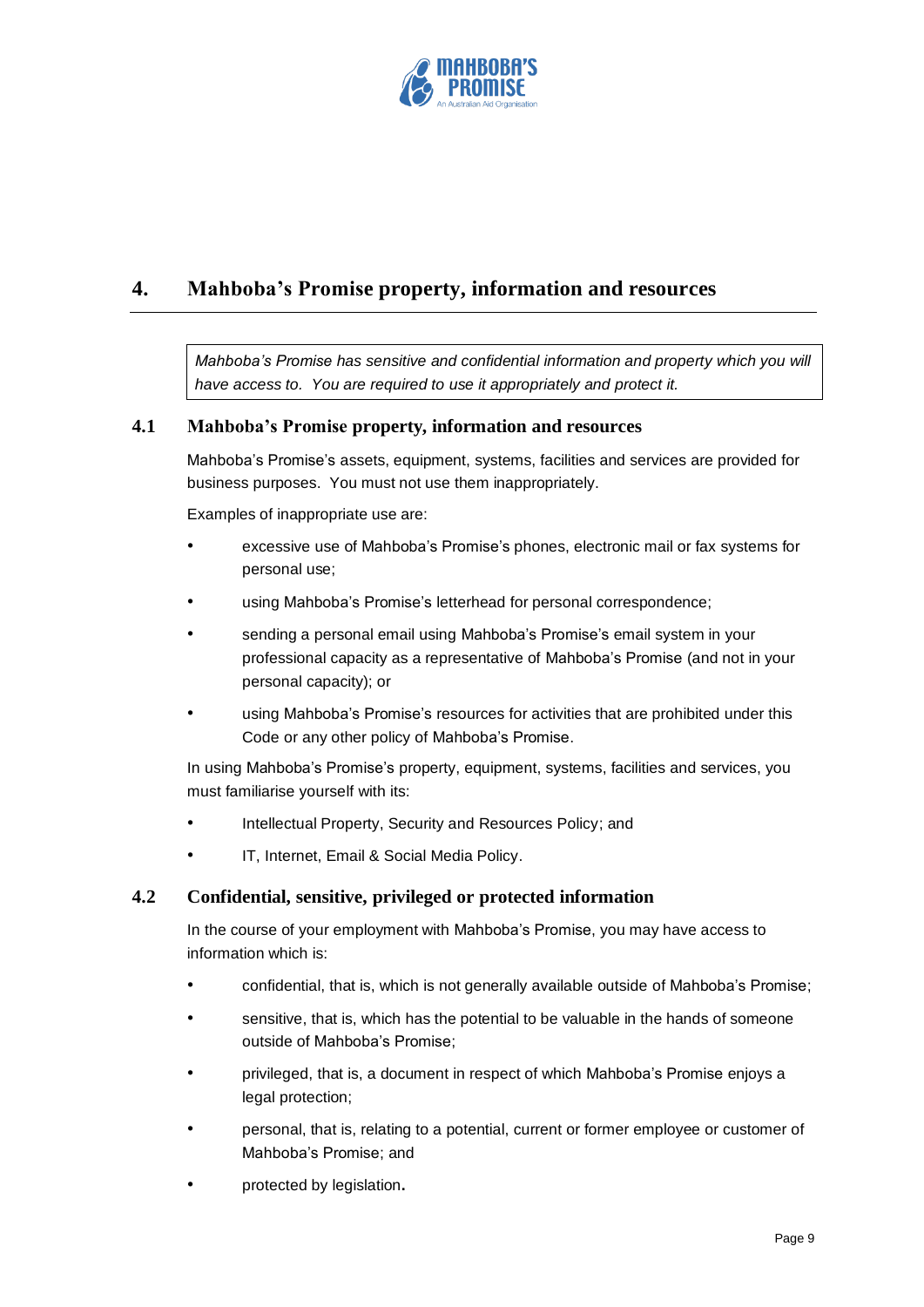

Your access to any material of this kind is solely to enable you to perform your role for Mahboba's Promise. You have a legal obligation:

- not to disclose this material;
- to take reasonable steps to preserve the confidentiality of this material;
- not to use this material for any purpose other than in the proper course of your work for Mahboba's Promise; and
- to take reasonable steps to ensure that others who have access to this information:
	- do not disclose it;
	- preserve the confidentiality of it; and
	- do not use it other than in the proper course of their work for Mahboba's Promise.

For further information on the appropriate use and protection of Mahboba's Promise's information, and the steps to take in the event of an unlawful disclosure of such information, see the following policies:

- Confidentiality Policy;
- Intellectual Property, Security and Resources Policy; and
- IT, Internet, Email & Social Media Policy

#### **4.3 Intellectual property**

In the course of your employment by Mahboba's Promise, you may be involved (directly or indirectly) in creating or developing materials in relation to which intellectual property rights may arise. Mahboba's Promise will own all right, title and interest in all such materials. Your employment agreement with Mahboba's Promise may set out in more detail about these matters.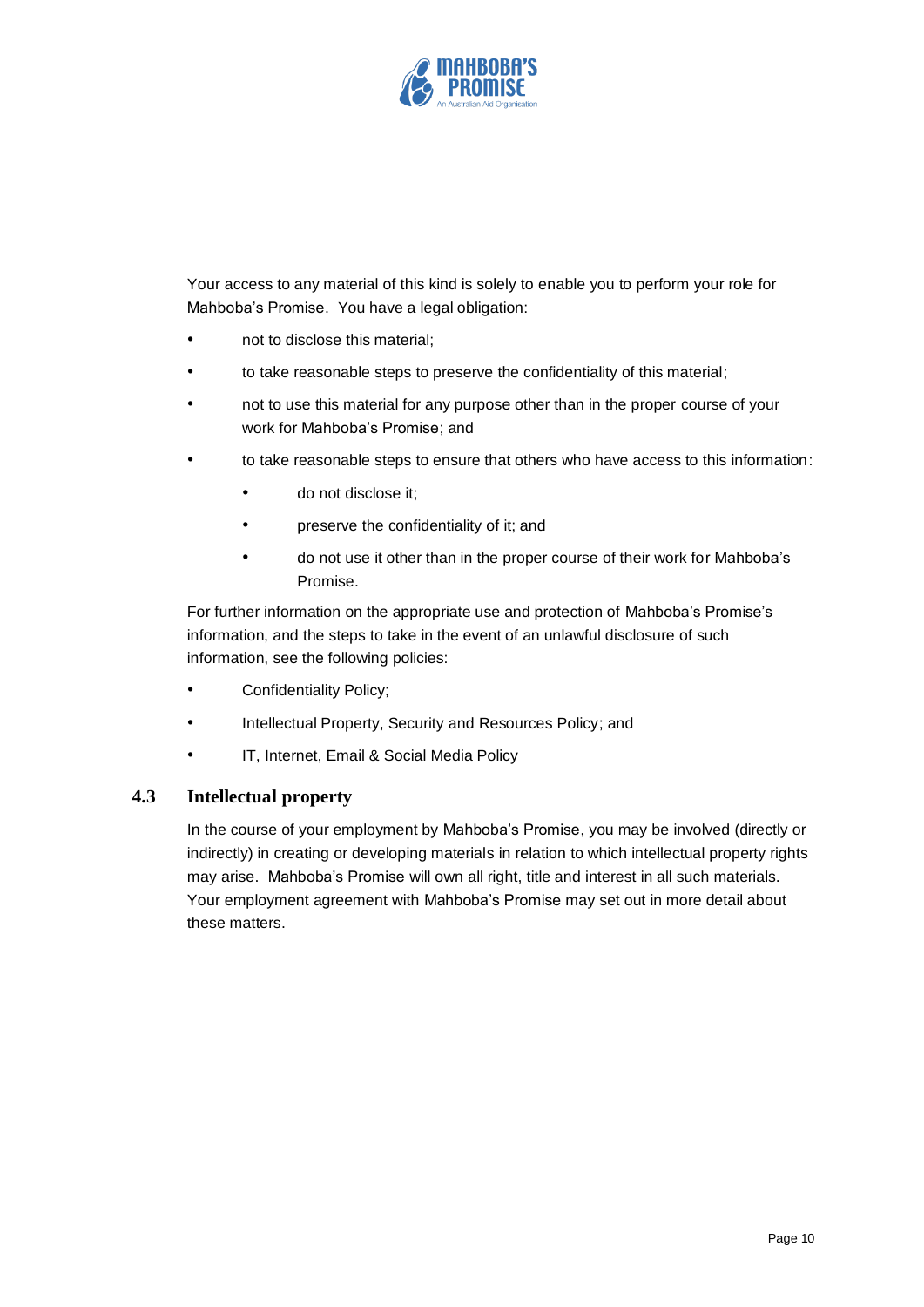

## **5. Breaches of the Code of Conduct**

#### **5.1 Obligation to report breaches**

You and each other person this Code applies to are required to comply with this Code and take reasonable steps to ensure that others comply with it.

If you are aware of any conduct in breach of this Code, you are required to inform management team as soon as practicable.

If you are concerned that your reporting of a breach of the Code might have an adverse impact on you, you should raise this at the time you report the breach.

#### **5.2 Consequences of breach**

Mahboba's Promise takes seriously any instances where this Code is breached.

Mahboba's Promise will determine by reference to the circumstances of each case how to respond to a breach or alleged breach of the Code. Mahboba's Promise's response may include disciplinary action up to and including termination of employment, and serious breaches may be referred to the police.

#### **5.3 Investigation of complaints or breaches**

In some cases, it will be necessary for Mahboba's Promise to investigate complaints or alleged breaches of this Code. If in a particular case an investigation is required, Mahboba's Promise will determine the form and timing of the investigation and the person to conduct the investigation having regard to:

- the general desirability of confidentiality of investigations into employee matters;
- the need to ensure that the investigation is conducted fairly;
- the circumstances of each party;
- the desirability of conducting the process quickly and efficiently; and
- the need to ensure that any outcome of the investigation is accurate and reliable.

Mahboba's Promise may suspend your employment whilst an investigation is undertaken if it believes on a reasonable basis that it is appropriate to do so.